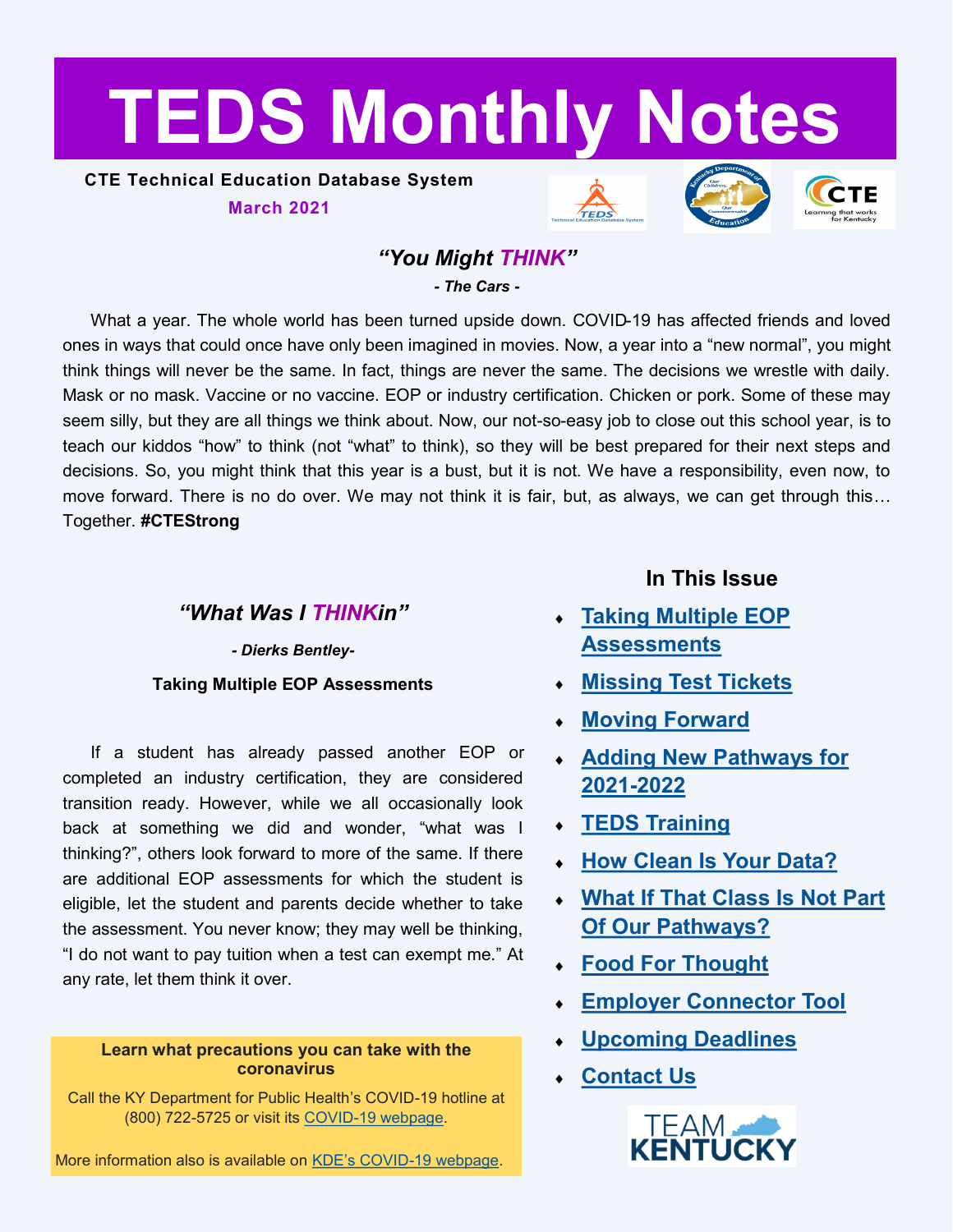## *"Wishful THINKing"*

#### *- Mercy Me -*

#### **Missing Test Tickets**

<span id="page-1-0"></span>**NOTICE: At this time 2020-2021 federal Perkins accountability has not been waived and no final decision is anticipated prior to completion of testing administration.**

This should not be a case of wishful thinking. All users should have reviewed their last import before the March 1 deadline. Remember: For a student to generate a test ticket, they must meet ALL requirements for the ticket. The flow chart shows how tickets are generated. It is too late to make changes to test tickets based on school or district level errors. However, if you believe our system is the culprit, we will review it and, if it is a system error, we will fix it. If it is user error, remember that students can still take industry certifications in order to meet requirements to become state transition ready. Lastly, if the student is an underclassman, there is always next year.



# *"Can't Stop THINKing 'Bout You"*

*- Take 6 -*

#### **Moving Forward**

This year, thanks to all the trouble with COVID-19, you received an additional month to review and verify your TEDS data in preparation for test tickets. This extra time was an excellent opportunity for verifying the fidelity of your data. We are now past that window, but I can't stop thinking 'bout you. I wonder how many will find themselves in a "teachable moment" as they realize a step was skipped, or a student record forgotten. If you find that you did miss something, be prepared to talk with students, parents and administrators to explain what happened. Remember: the deadline has passed, and we can no longer make changes or add tickets. Prepare to move forward with a plan to ensure that we can think on other things next year.

## *"THINKin About You"*

*- Trisha Yearwood-*

#### **Adding New Pathways for 2021-2022**

We are a couple years into using data to determine the best pathways to offer in our schools. Reviewing and responding to that data is a way to tell your students they are important. If your data shows that you should offer a new pathway, here is how you do that. Review the instruction on how to **[Request to ADD or](https://education.ky.gov/CTE/teds/Documents/Add-Remove_Existing_Pathway_in_TEDS.pdf)  [REMOVE a Pathway](https://education.ky.gov/CTE/teds/Documents/Add-Remove_Existing_Pathway_in_TEDS.pdf)** so you can say to your students with confidence, "We are thinkin' about you".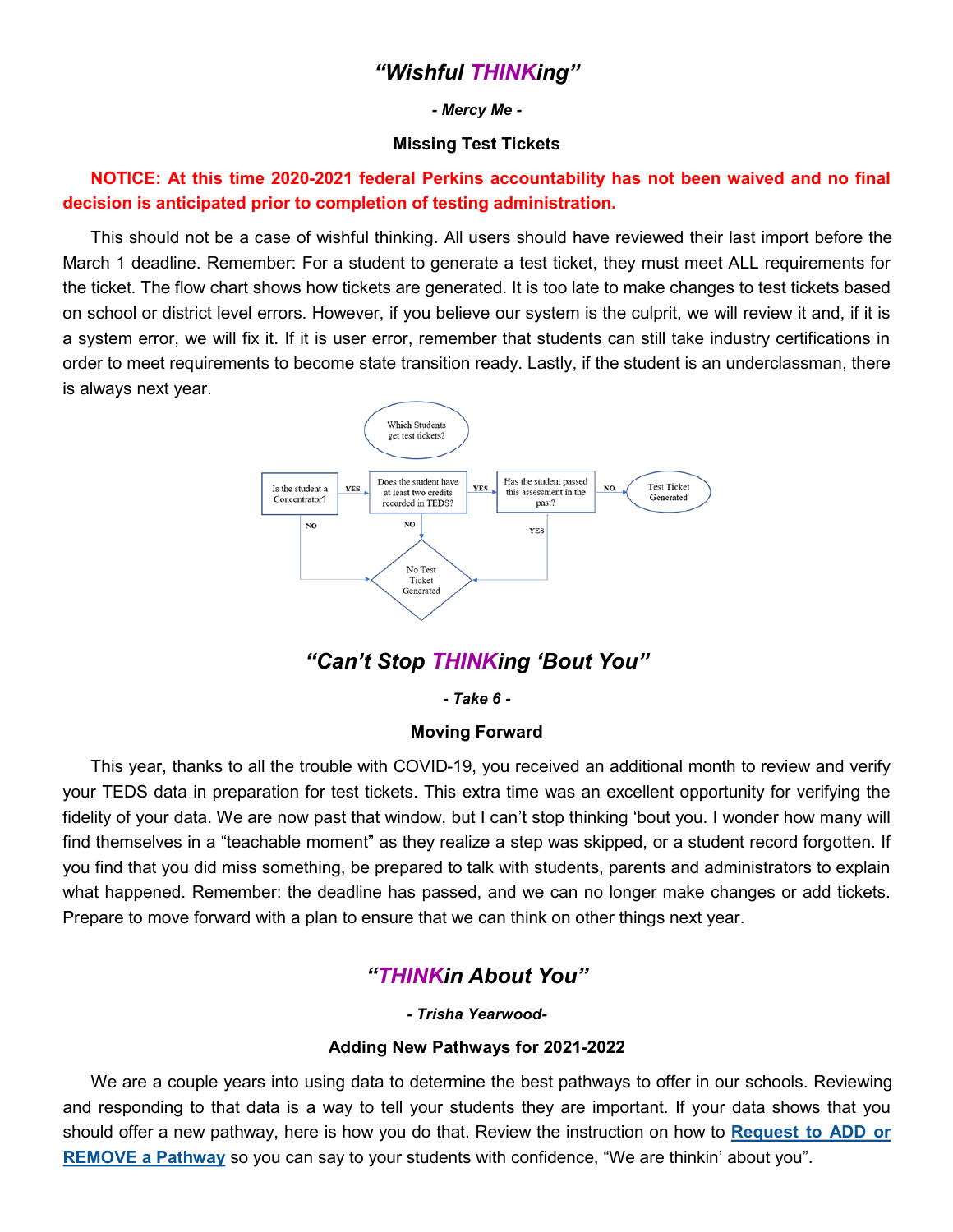## *"Don't THINK Twice"*

#### *- Peter, Paul and Mary -*

#### **TEDS Training**

<span id="page-2-0"></span>TEDS training is required every two years because it is still important that those entering the data understand how and what they are entering. Additionally, users are required to log in at least once every four months (if you're following the timeline, that shouldn't be a problem). Don't think twice. If you're not sure about the last time you logged in, log in now and see where you are. You can check your training date by looking below your name in the upper right corner of the screen.

Speaking of thinking twice, CTE Best practices for TEDS access suggests at least two people in every school have full access to TEDS to help ensure the accurate and timely data entry. Having someone to double check our work is a good thing. Each TEDS Monthly Note goes through at least three editing reviews before it is ever posted. Why? Because my mind will autocorrect anything written by me to say exactly what I intended. Someone else looking can bring to light errors in my logic, syntax and grammar. Likewise, as we enter the last few months of the year, remember the importance of checking and double checking your data. We are now automating many of the end of year processes. Our automation will process whatever data exists. It is up to each school and district to ensure that we are not dealing with garbage in, garbage out.

We have developed virtual training sessions that have been very successful. Can't make the next training? Don't think twice about it. Additional dates will be posted on the **[TEDS website](https://education.ky.gov/CTE/teds/Pages/default.aspx)** as they become available.

#### *"THINK"*

#### *- Aretha Franklin -*

#### **How Clean Is Your Data?**

Think. TEDS automation will follow your train of thought… to a point. Computers are still relatively "mindless" machines. They do what we tell them to do, how we tell them to do it. So again, I say, "think". It is extremely important that your data be clean because once the automation takes over, it will be like trying to "un-throw" a ball.

- When students are enrolled in pathways, the correct credit hours must be posted. Then, they must be updated when anything about the student record changes.
- When a student earns an industry certification for their chosen pathway, it should be properly entered in TEDS the same school year it is earned.
- Once a student meets the definition of concentrator, that should be properly noted in IC and imported into TEDS when it happens. Do the same if that status changes back to exploring.

Don't wait until next year. This must be done to include the student credits and status as of the end of this year. Think. Mind your data.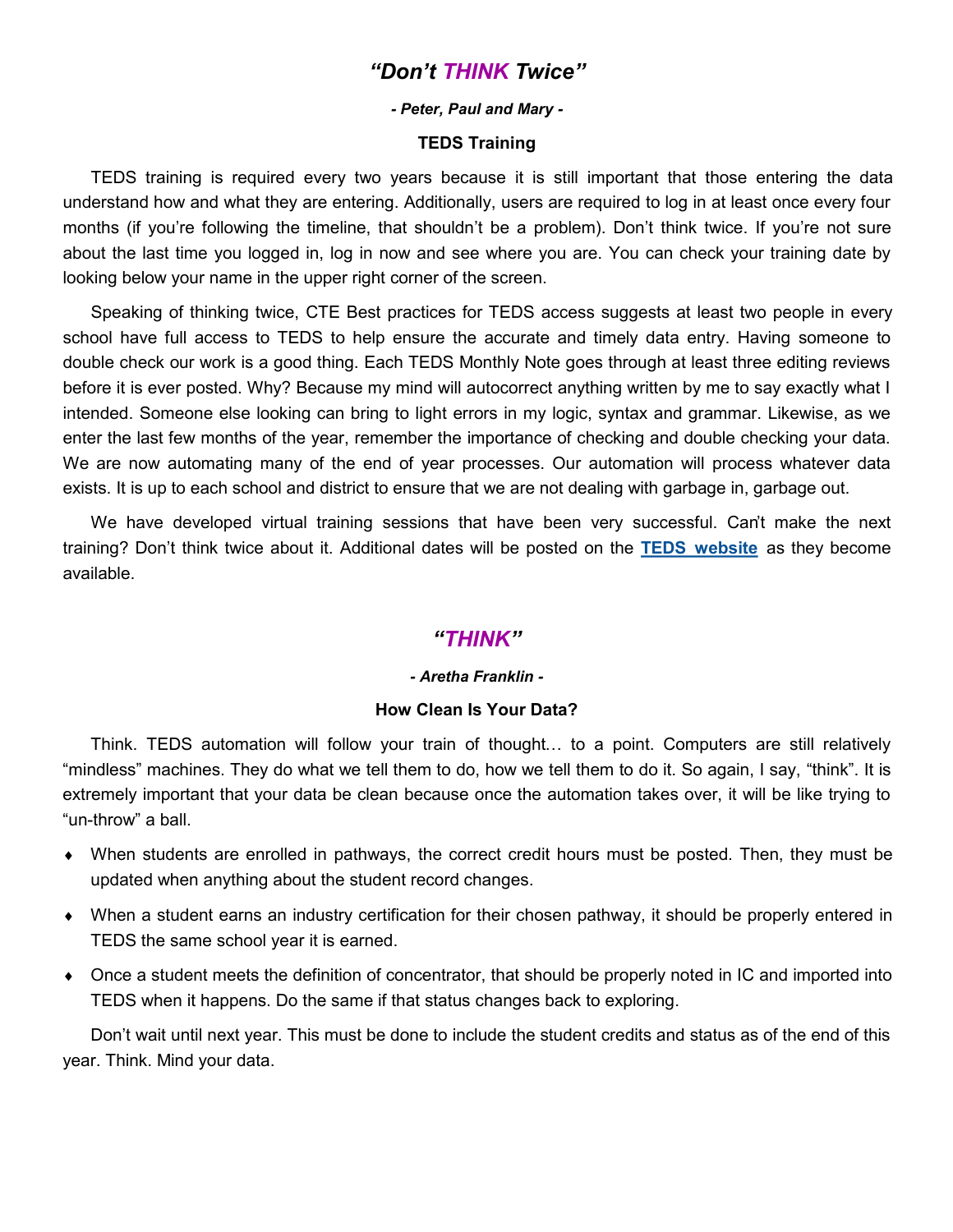# *"What Cha THINK About That"*

#### *- Gerald LeVert -*

#### **But What If the Class Is Not Part Of Our Pathways?**

<span id="page-3-0"></span>Every once in a while, someone will ask me, "What cha think about that?" Today, I address one of those brain teasers. Some schools offer courses that can be counted as part of a CTE pathway, but do not count them as part of the pathway. Here are some standard rules for addressing such a situation:

- $\bullet$  If a student takes a course that is in a CTE pathway, then they are enrolled in the pathway and are put in TEDS, unless it is a required course at that school.
- If the school offers a course that does not count for any of its pathways and they do not have an approved modification for it to be in a pathway, it cannot be entered in TEDS.
- If the school wishes to offer a course under what was once identified as "above and beyond", it can only be offered to students who have completed the required four course sequence for their selected pathway.
- If an ATC offers a course that does not count for any existing pathway and they have no approved modification for it to be in the pathway, the student must be enrolled in TEDS as Multi-Program Exploration (40.0700.00) and the credit cannot be counted toward any other pathway.

# *"The THINKer"*

#### *- George Benson-*

#### **Food For Thought**

Here are a few items you should take the time to think about that affect the CTE world.

#### **CTE Learn - KACTE Online Learning Center**

Comprehensive professional development opportunities for Career and Technical Education (CTE) teachers and administrators are available through **[CTE Learn](https://ky.ctelearn.org/)**.

#### **Revised Perkins V State Levels of Performance**

NOTICE OF PUBLIC COMMENT PERIOD: Any individual or organization may submit written comments and feedback on the **[proposed Perkins state performance goals](https://education.ky.gov/CTE/perkins/Documents/Revised_Perkins_V_State_Level-of-Performance.pdf)**. Written comments shall be accepted through April 2, 2021.

**The CTE EOP Assessment and Skilled Trades TRACK** (Carpentry, Electrical) Assessment testing windows are March 22-April 30.

These assessments will **only** be available **in-person** following **[Healthy at Work / Healthy at School,](https://education.ky.gov/AA/Assessments/Documents/2020-2021%20Assessment%20Guidance%20Document.pdf)  [Kentucky Summative Assessment Administration Guidance 2020](https://education.ky.gov/AA/Assessments/Documents/2020-2021%20Assessment%20Guidance%20Document.pdf)-2021 School Year** and other COVID guidance available on **KDE's Covid-[19 webpage](https://education.ky.gov/comm/Pages/COVID-19-Updates.aspx)**. Also, these assessments **must be** proctored **in-person** pursuant to the **[703 KAR 5:080](https://education.ky.gov/AA/distsupp/Documents/703%20KAR%205080%20Final.pdf)**, Administration Code for Kentucky's Educational Assessment Program and **[703 KAR 5:070](https://education.ky.gov/AA/distsupp/Documents/703%20KAR%205070%20Dec%202016.pdf)**, Inclusion of Special Populations in the State-Required Assessment and Accountability Programs. Test tickets will be available in E-SESS, the online testing system, by March 15 in preparation for testing. At this time, District Assessment Coordinators (DACs) and CTE EOP Assessment Coordinators at each school should verify access to **E-[SESS](https://www.techfluency.org/esess/Admin/)** with their account information previously provided by Technological Fluency Institute, Inc. (TFI). More details are forthcoming to assessment coordinators.